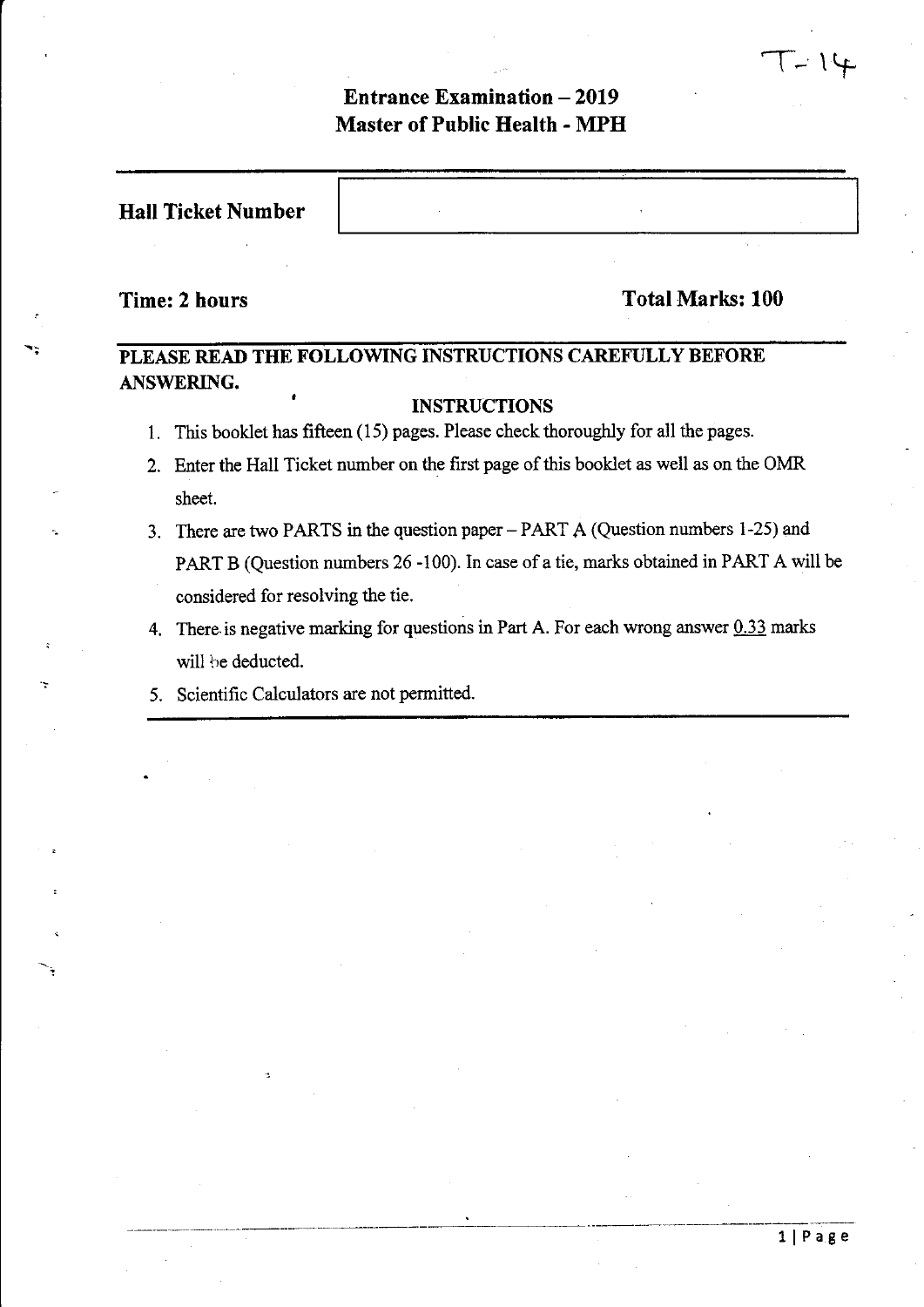# PART A

# 1. Direct standardization is used to compare the mortality rates between two countries. This is done because of the difference in:

- A. Cause of death
- B. Numerators
- C. Age distributions
- D. Denominators

2. Results of a test were given as – very satisfied, satisfied, dissatisfied, it represents:

- A. Nominal scale
- B. Ordinal scale
- C. Interval scale
- D. Ratio scale
- 3. Two drugs were given to two subsets of population and the response was noted as cured and not cured. From the data given below-

| Drugs | Cured | Not cured |  |  |
|-------|-------|-----------|--|--|
|       | ና1በ   |           |  |  |
| B     |       |           |  |  |
| Total | ናንበ   |           |  |  |

#### Which test of significance is more suitable?

- A. Chi-square test
- B. Paired T-test
- C. Student T-test
- D. Anova test

# 4. All of the following are true in a randomized control trial (RCT) except:

- A. Baseline characteristics of intervention and control groups should be similar
- B. Investigators bias is minimized by double blinding
- C. The sample size required depends on the hypothesis
- D. The dropouts from the trial should be excluded from the analysis

# 5. When a drug is evaluated for its usefulness in controlled conditions, it is termed as a trial signifying:

A. Efficacy

- B. Effectiveness
- C. Efficiency
- D. Effect modification

 $T-14$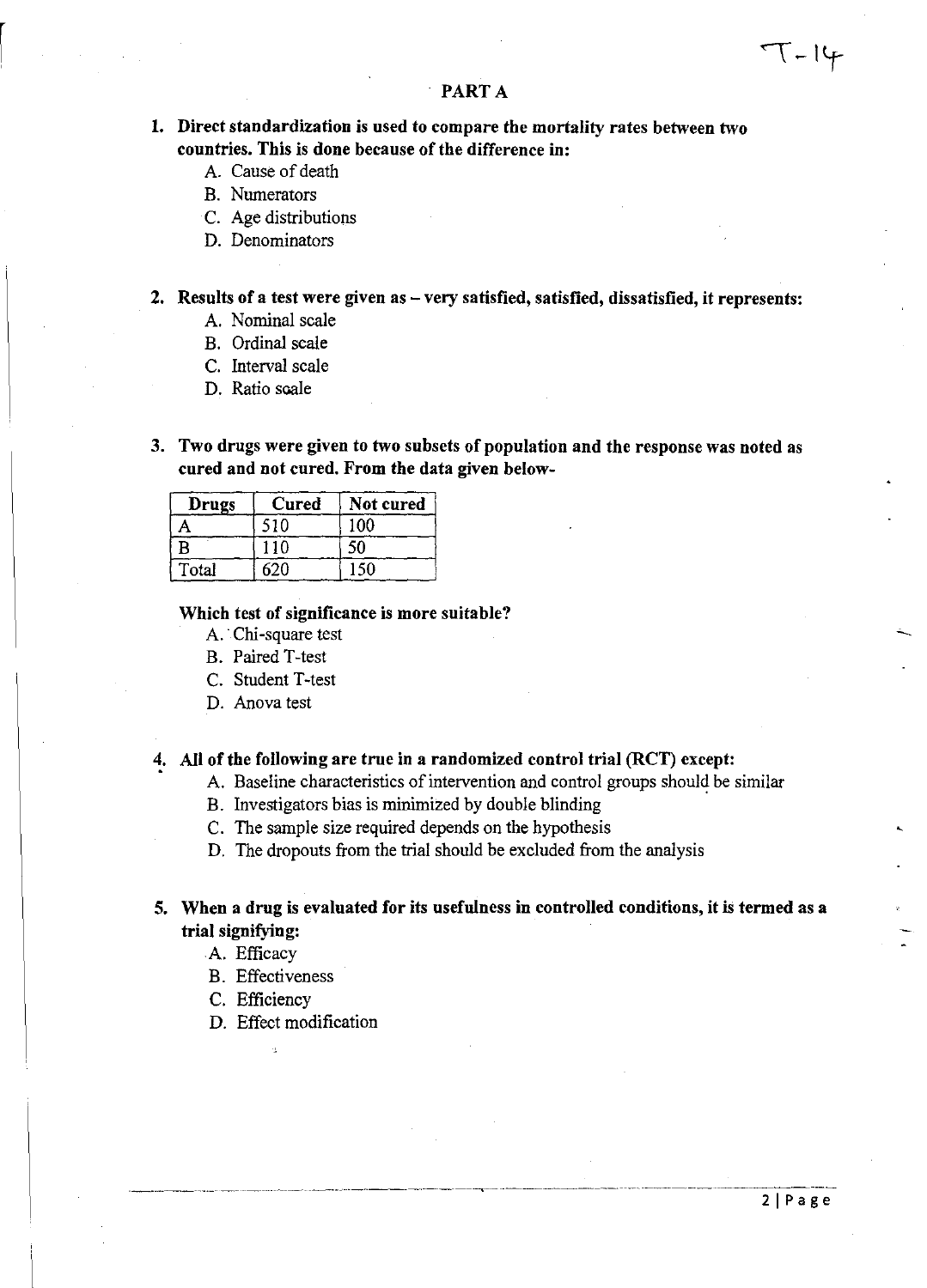$T - 14$ 

6. The Haemoglobin level in healthy women has mean 13.5gms/dl and standard deviation 1.5gms/dl. What is the z score for a woman with haemoglobin level 15.0gms/dl?

- A. 9.0
- B. 10.0
- C. 2.0
- D. 1.0

7. If the systolic blood pressure in a population has a mean of 130mm of Hg and a median of 140mm of Hg, the distribution is said to be

- A. Symmetrical
- B. Positively skewed
- C. Negatively skewed
- D. Either positively (or) negatively skewed depending on the standard deviation

### 8. The usefulness of a 'screening test' in a community depends on its:

- A. Sensitivity
- B. Specificity

C. Positive predictive value

D. Negative predictive value

# 9. Chi-square test is used to measure the degree of:

- . A. Causal relationships between exposure and effect
	- B. Association between two variables
	- C. Correlation between two variable
	- D. Agreement between two observations

# 10. The best method to show the association between height and weight of children in  $\alpha$ class is by:

- A. Bar chart
- B. Line diagram
- C. Scatter diagram
- D. Histogram

#### 11. 95% of confidence limit exist between:

- a. *+1-* 1SD
- b. *+1-* 2SD
- c. +/- 3SD
- d. *+1-4SD*

# 12. Berkson's bias refers to:

- A. Bias arising from different rates of admission to the hospital
- B. Bias arising from presence of confounding factors
- C. Bias arising from the case not being representative of the general population
- D. Bias arising from improper selection of cases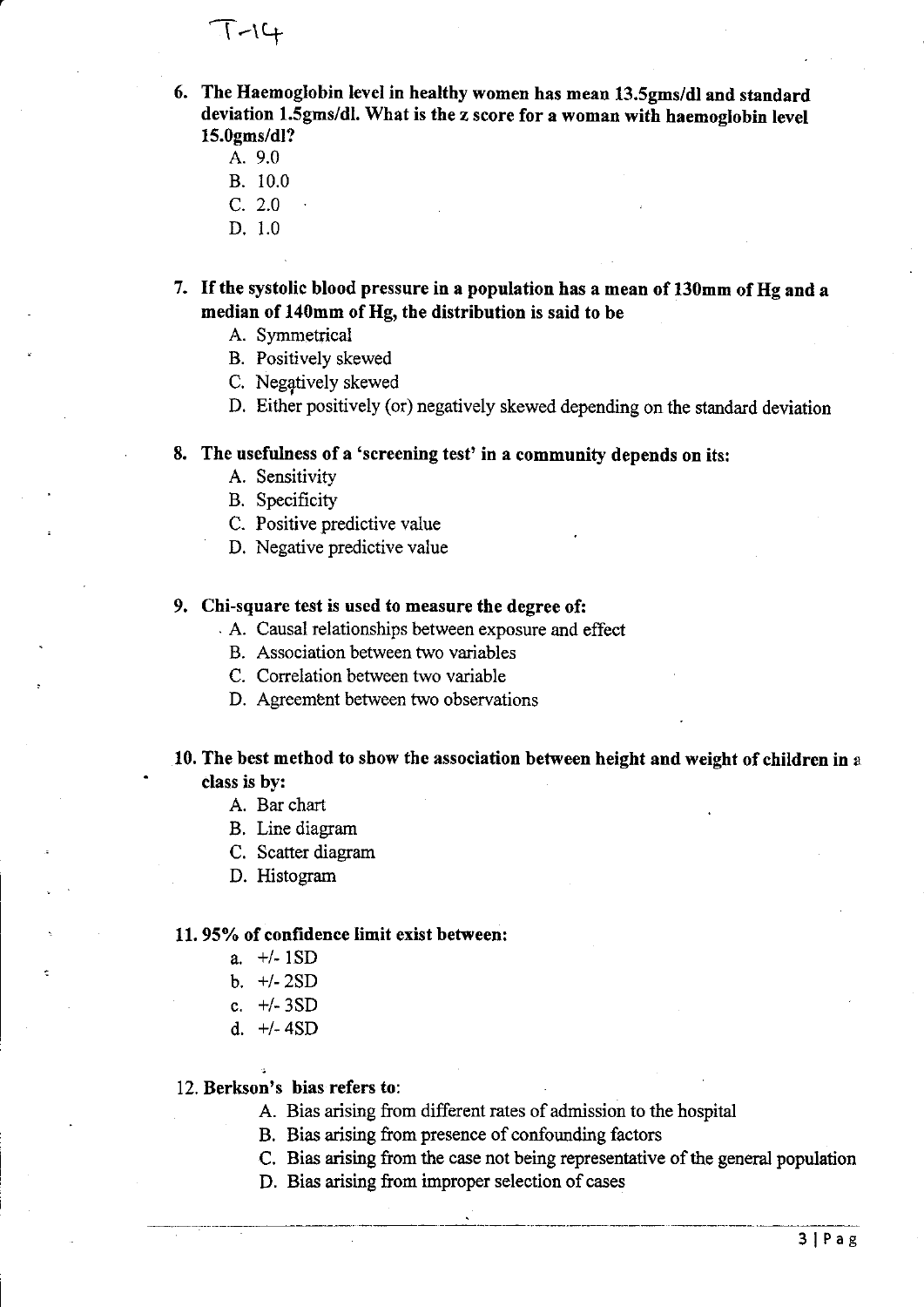- 13. While testing a hypo-lipidemic (fats and cholesterol lowering) drug, serum lipid (fat) levels were tested both before and after its use. Which test is best suited for the statistical analysis of the results?
	- A. Paired 't' test
	- B. Unpaired 't' test
	- C. Chisquare test
	- D. None of the above

# 14. All the following are example of Nominal scale except:

- A. Race
- B. Sex
- C. Iris colour
- D. Blood pressure

15. While applying Chi-square test to a contingency table of 4 rows and 4 columns, the degrees of freedom would be?

- A.I
- B. 4
- C. 9
- D. 8

16. In an investigation to study the effect of smoking on Renal cell cancer, it is observed that 30 of the 50 patients were smokers as compared to 10 out of 50 control subjects. The odds ratio of Renal cancer associated with smoking will be:

- A.3.0
- B. 0.33
- C. 6.0
- D. 0.16

17. Mean Haemoglobin of a sample of 100 pregnant women was found to be 10 mg  $%$ with a standard deviation of 1.0mg %. The standard error of the estimate would be:

- A.  $0.01$
- B. 0.1
- C. 1.0
- D. 10.0

18. In a Normal distribution curve, the true statement is:

---------\_.\_-------- "-------'----'--------------"-.. ,-.-~-.----"'"--.

- A. Mean = SD
- B. Median = SD
- C. Mean =  $2$  Median
- D. Mean = Mode

 $T-14$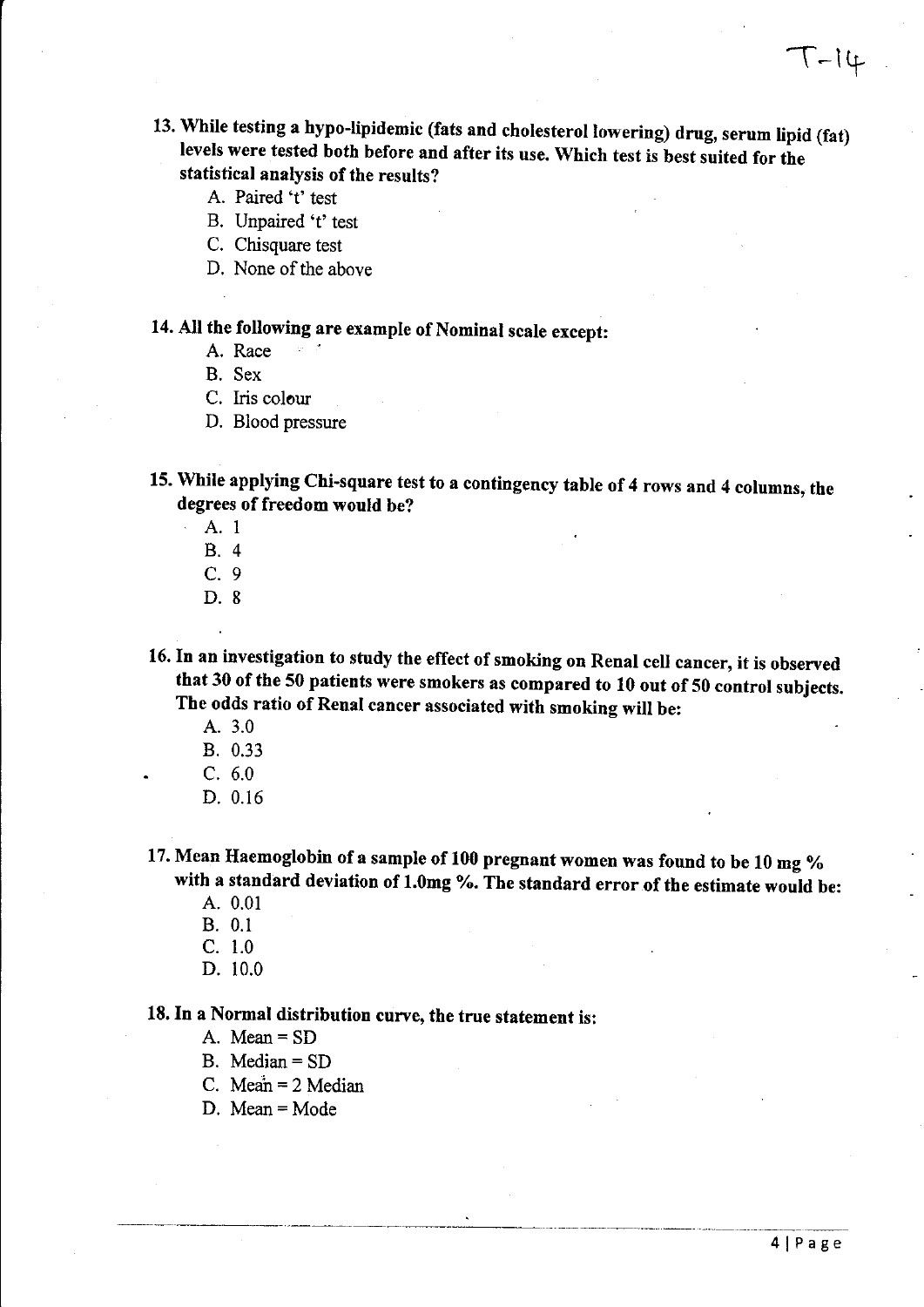19. The Mean weight of 100 children is 12 kg. The Standard deviation is 3. Calculate the percentage co-efficient of variance:

- A. 25%
- B. 35%
- C.45%
- D.55%

20. What will be the BMI of a male whose weight is 89 kg and height is 172 em?

- A.27
- B. 30
- C. 33
- D. 36

21. Which of the following statement about influence of smoking on risk of coronary heart disease (CHD) is not true?

- A. Influence of smoking is independent of other risk factors for CHD
- B. Influence of smoking is only addictive to other risk factors for CHD
- C. Influence of smoking is synergistic to other 'risk factors for CHD
- D. Influence of smoking is directly related to number of cigarettes smoked per day

# 22. Measures of primary prevention of hyper tension include all of the following except:

- A. Weight reduction
- B. Exercise promotion
- C. Reduction of salt intake
- D. Early diagnosis of Hypertension

# 23. The most common cancer among females in India is:

- A. Breast cancer
- B. Cervical cancer
- C. Ovarian cancer
- D. Uterine cancer

# 24. Dietary changes advocated by WHO for prevention of heart diseases include all of the following except:

- A. A decrease in complex carbohydrate consumption
- B. Reduction in fat intake to 20-30% of caloric intake
- C. Consumption of saturated fats be limited to less than 10% of total energy intake
- D. Reduction of cholesterol to below 100mg per 1000 kcal per day

# 25. The term "Tracking" of blood pressure refers to:

- A. 24 hr BP monitoring
- B. Identifying children at risk of developing Hypertension at future date

--~~-~~-~---~~--"""----~---""-"- ~----""-~- ~"---~ .. -----~~~~:---

- C. Pictorial representation of BP
- D. BP control with medication as tablet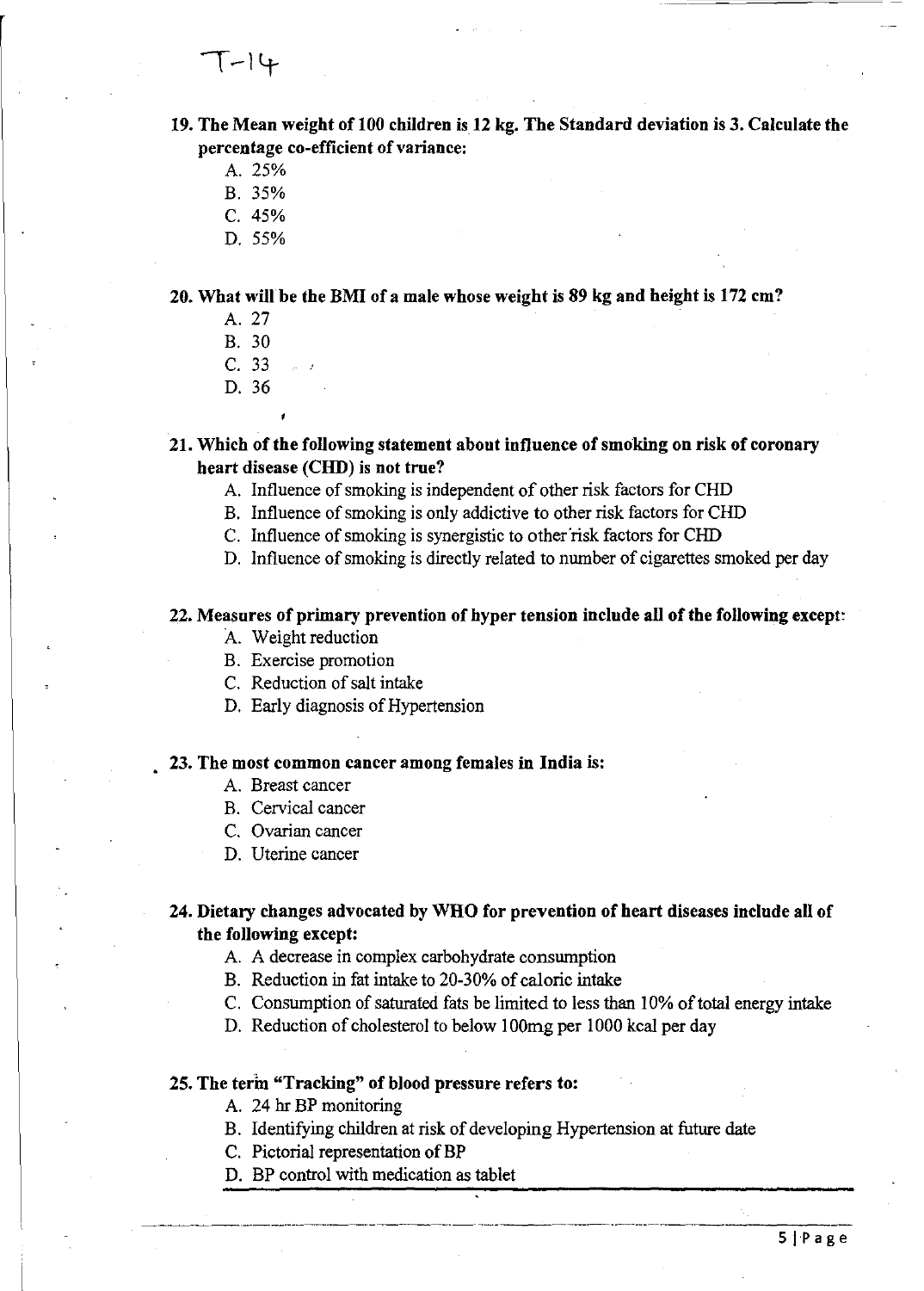# **PART B**

# 26. **Iron is used in the body to:**

A. make blood

~---------~ ~----------

- B. make muscle
- C. make teeth and bones
- D. protect the body against scurvy

# 27. Which of the following is the lowest source of energy in our diet?

- A. Proteins
- B. Fats and oils
- C. Carbohydrates
- D. Fibre

#### 28. **Water soluble }'itamins are:**

- A. Vit.  $C$  & Vit.  $B$ B. Vit. B & Vit. D  $C.$  Vit.  $C &$  Vit.  $E$
- D. Vit.D & Vit.E

#### 29. **Kidneys maintain blood pressure by regulating:**

- A. Salt and Fluid levels in the body
- B. Nutrients levels in the body
- C. Toxins levels in the body
- D. Lipids and Proteins in the body

# **30. Genetic engineering refers to:**

- A. Methods to treat defective genes in change a human being
- B. Is a preferred method to treat genetic diseases
- C. deliberate manipulation of DNA, using techniques in the laboratory to alter genes in organisms
- D. A simple reliable cost effect innovative and disruptive technique

# **31. Which is the not correct regarding commercial Surrogacy?**

- A. Made commercial surrogacy legal in India
- B. Only allows altruistic surrogacy for needy, infertile Indian couples
- C. Requires intended parents to be married for five years and have a doctor's certificate of their infertility
- D. Restricts women to being surrogates only once, and only if they are a close relative of the intended parents, are married and have a biological child

# **32. Which association about cancer is false?**

- A. Smoking and Cancer
- B. Asbestosis and Cancer
- C. Multiple pregnancy and Cancer
- D. Breast feeding and Cancer

# **33. Multiple Myeloma is a tumor of:**

- A. Plasma cells
- B. Mutiple Bones
- C. Myelin of the nerve
- D. Brain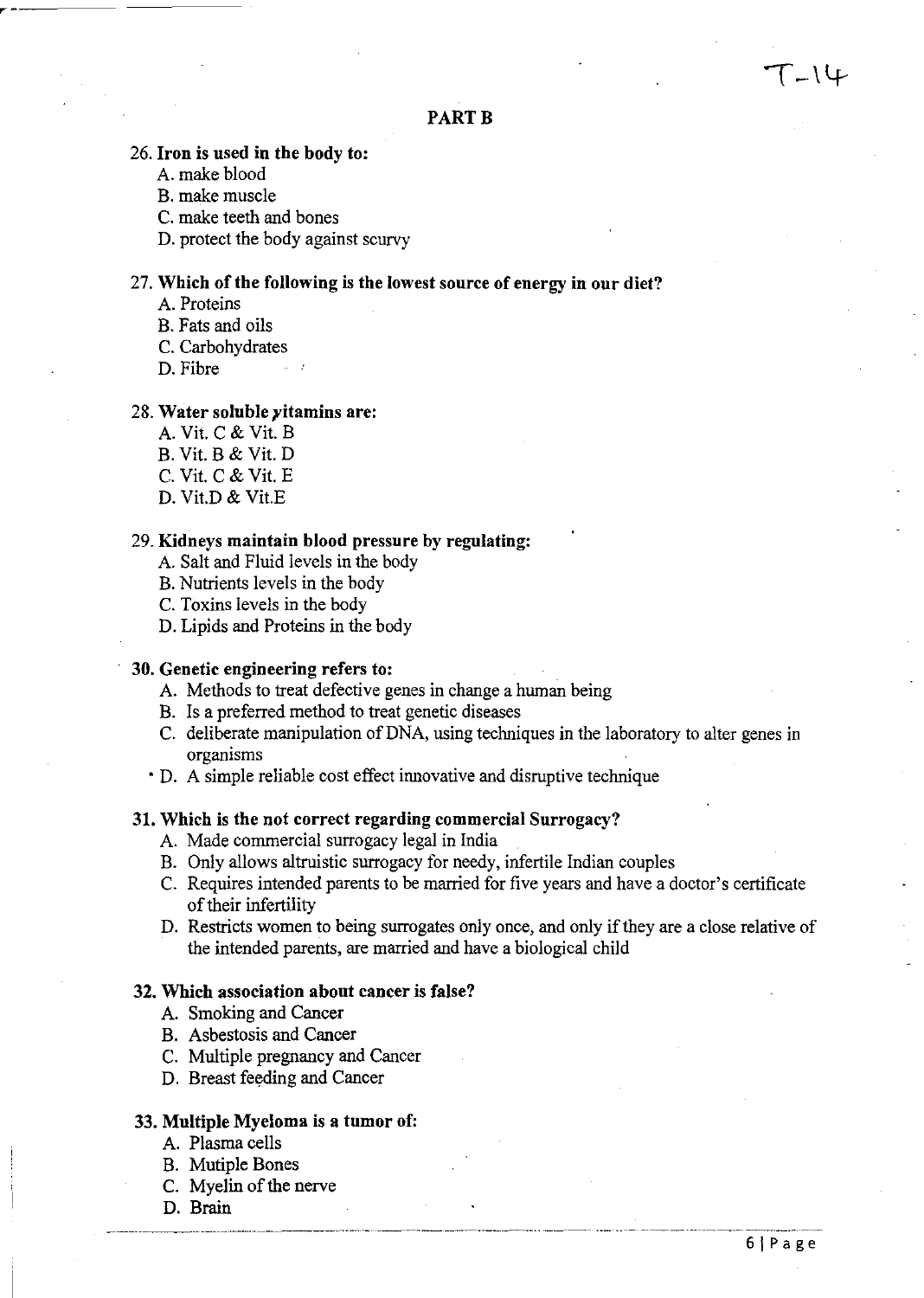$T-14$ 

r

# 34. Which is false about Pre-Conception and Pre-Natal Diagnostic Techniques (PCPNDT) Act:

- A. Is an An Act to provide for the regulation of the use of pre-natal diagnostic techniques for the purpose of specific diseases
- B. Prevent the misuse of such techniques for the purpose of pre-natal sex determination leading to female foeticide
- C. Introduced to bring in balance in sex ratio in the country
- D. The Act prohibits determination and disclosure of the sex of foetus.

# 35. Identify the biggest hip muscle of the human body:

- A. Biceps
- B. Gluteus Maximus
- C. Sterno Mastoid
- D. Trapezitis.

# 36. Which of the following physician helped to establish the germ theory with his set of postulates?

- A. Dr. Alexander Fleming
- B. Dr. Christian Gram
- C. Dr. Robert Koch
- D. Dr. Edward Jenner

#### 37. What is a pandemic?

- A.' A disease epidemic which breaks out across many countries
- B. A disease which is endemic in many countries
- C. A disease which has been noticed for the first time in a country
- D. A disease which has occurred in a country after 10 years.

### 38. All the following are common diseases transmitted by mosquitoes, except:

- A. Filaria
- B. Leptospirosis
- C. Japanese encephalitis
- D. Chikungunya

#### 39. All the following are food-borne diseases except:

- A. Cholera
- B. Diphtheria
- C. Taeniasis
- D. Hydatid cyst

# 40. Single blind study is one where:

- A. Study subjects know who is getting experimental drug
- B. An experimental drug is administered to one blind person
- C. An experimental drug is administered on a control group and an experimental group without their knowledge.
- D. An experimental drug is administered to group of un-blind people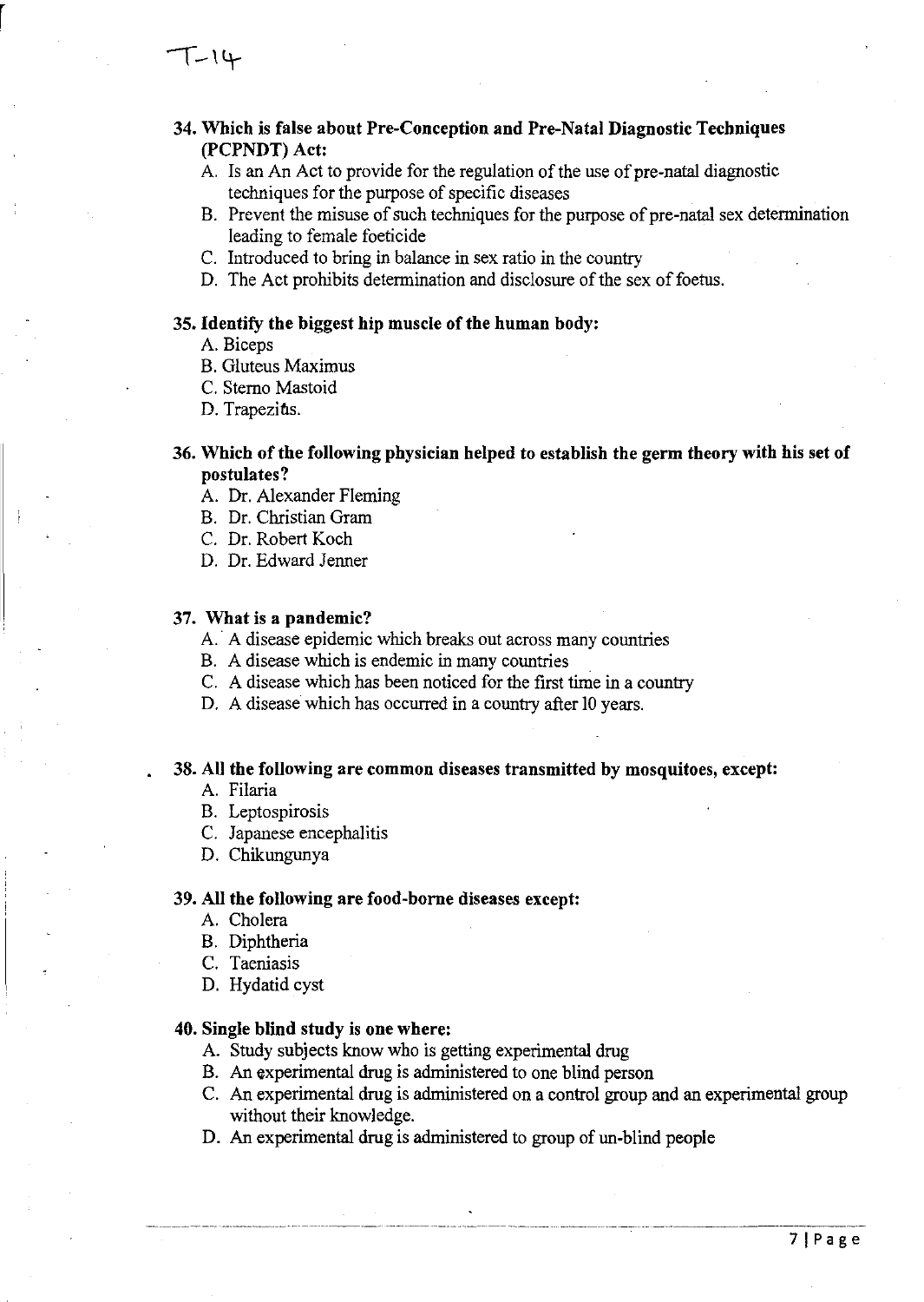# 41. What is the most serious potential side effect of vaccination?

- A. Swelling
- B. Soreness
- C. Fever
- D. Anaphylaxis

# 42. Surveys are usually:

- A. Cross sectional in design
- B. Case control in design
- C. Trials in design
- D. Cohorts in design

# 43. Median is defined as:

- A. Sum of measurements in a series divided by number of measurements.
- B. Middle value of the series arranged in an ascending or descending order.
- C. Value which occurs most frequently in a series.
- D. Middle value in a series

# 44. Standard deviation is the deviation of an individual value from the:

- A. Median
- B. Mode
- C. Range
- D. Mean

#### <sup>&</sup>lt;45. A nosocomial infection refers to:

- A. Infection acquired from animals
- B. Infection acquired by a neonate from the mother during delivery
- C. Infection acquired in a hospital
- D. Infection acquired at farms

### 46. Prevalence refers to:

- A. All new cases detected in a population at one point in time
- B. All old cases detected in a population at one point in time
- C. All new and old cases detected in a population at one point in time
- D. (D). All new cases reported in a hospital over a one year period.

### 47. The spread of cancer cells to other parts of the body is called:

- A. Metastasis
- B. Pneumothorax
- C. Peritonitis
- D. Hemophilia

#### 48. NFHS stands for:

- A. National,Family and Housing Survey
- B. National Food and Health Survey
- C. National Family Health Survey
- D. None of the Above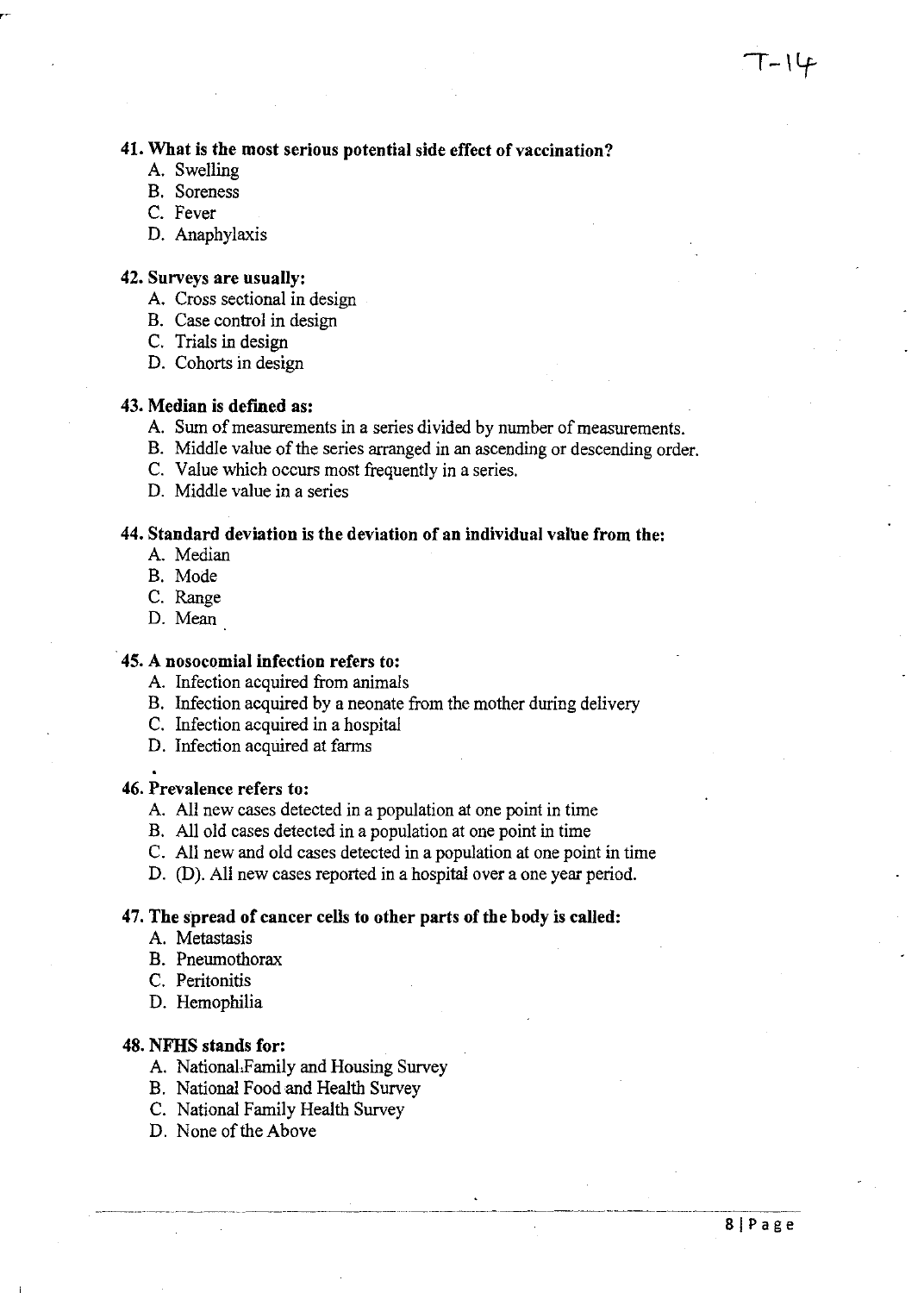- A. Knowledge, attitude and practice
- B. Knowledge, activities and perfonnance
- C. Knowledge, *aims* and perfonnance
- D. Knowledge, ancient culture and path

# 50. The best word that describes the following sentence: 'sample taken from a population should be':

A. Representative

- B. Best in quality
- C. Precise

D. Valid

 $T-16$ 

# 51. What is herd immunity?

- A. The immune status of a population
- B. The immune status of shepherds
- C. The immune status of domestic animals
- D. The immune status of the head of the household

# 52. Diseases that cannot be explained by current medical knowledge are called:

- A. Idiopathic
- B. Iatrogenic
- C. Anomalies
- D. Toxins

# 53. Measures of dispersion includes all except:

- A. Median deviation
- B. Standard deviation
- C. Range
- D. Correlation

# 54. SPSS stands for:

- A. Statistical Package for Social Sciences
- B. Social Package for Statistical Sciences
- C. Science Package for Social Sciences
- D. None of the Above

#### 55. 'Anthropology" is a study of:

- A. Primates
- B. Humankind
- C. Arthropods
- D. None of the Above

# 56. Measles vaccine is not given before:

- A. 9months
- B. 12 months
- C. 15 months
- D. 18 months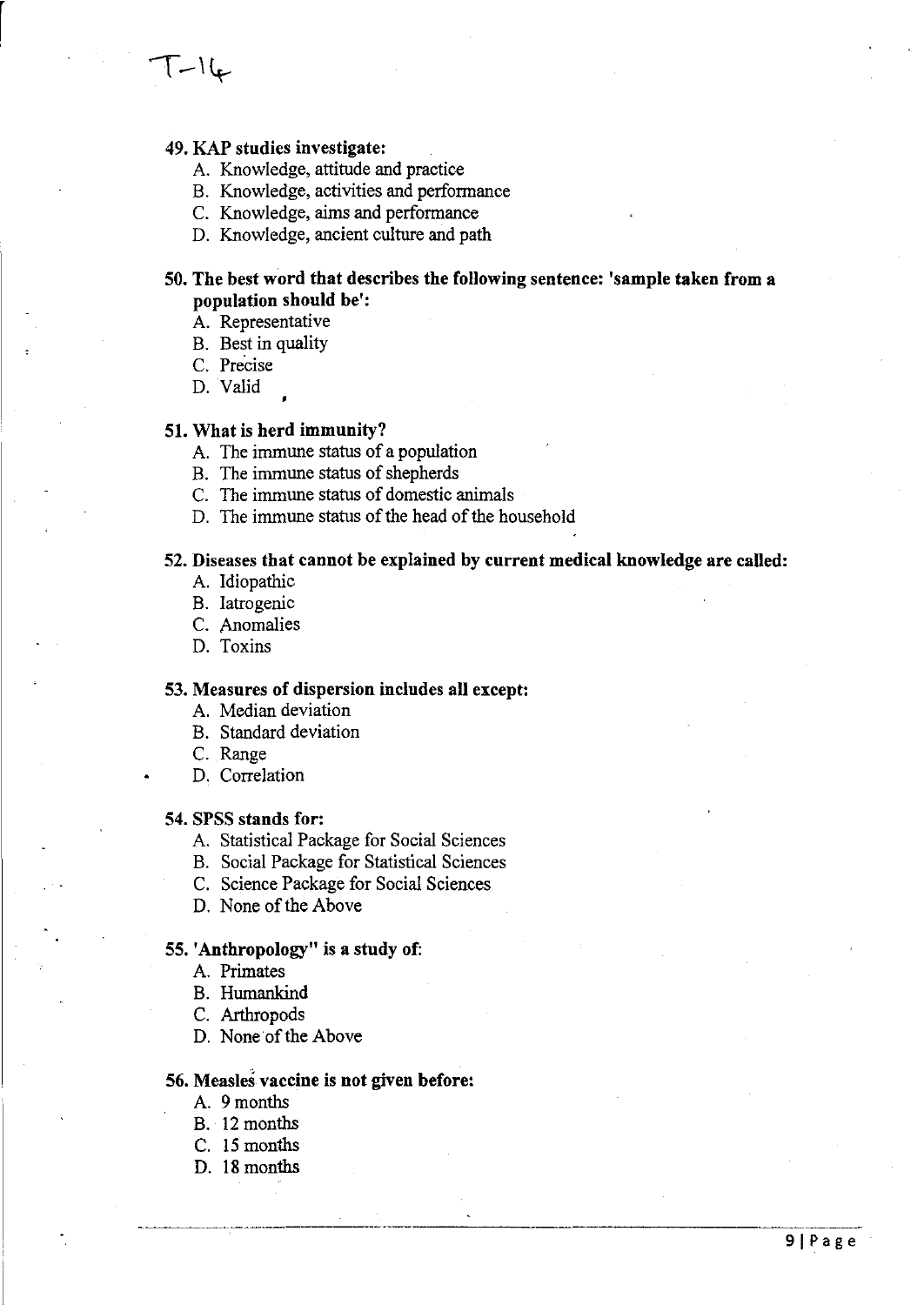# 57. Census in India is done every:

- A. 10 years
- B. 05 years
- C. 15 years
- D. 01 Year

# 58. The "The National Institute of Nutrition (NIN)" is located in:

- A. Delhi
- B. Mumbai
- C. Hyderabad
- D. Chennai

# 59. Which hormone secretion deficiency leads to diabetes?

- A. Thyroxin
- B. Gastrin
- C. Insulin
- D. Calcitonin

# 60. The list of every individual in the population for survey is called as:

- A. Sampling frame
- B. Sampling error
- C. Sampling ratio
- D. Sampling procedure

# 61. The acronym" SOP" stands for:

- A. Sample Operational Plan
- B. Single Operational Plan
- C. Standard Operating Plan
- D. Standard Operating Procedure

# 62. 'Hyperthemia" is the term used to describe what disease condition?

- A. Dystocia
- B. Heat stroke
- C. Frost bite
- D. Seizures

#### 63. Which type of white blood cell produces antibodies?

- A. Neutrophils
- B. Lymphocytes
- C. Eosinophils
- D. Basophils

#### 64. Which of the following class of toxins is produced by fungi?

- A. Mycotoxins
- B. Endotoxins
- C. Exotoxins
- D. Systemic toxins

T - 14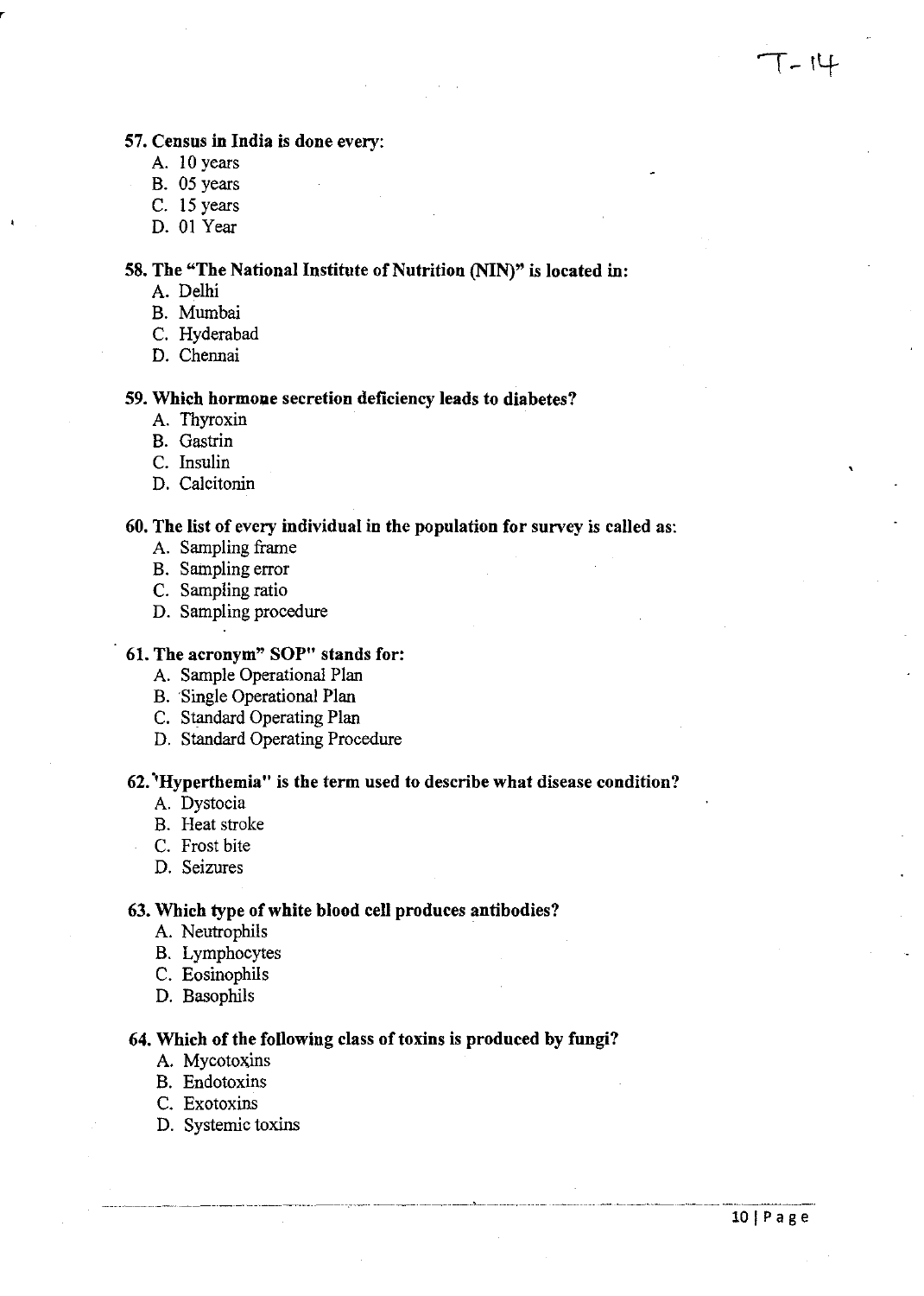

# 65. A family of married couple with their children is:

- A. Joint
- B. Extended
- C. Nuclear
- D. Inadequate

### 66. The low birth weight babies die of the following except:

- A. Prematurity
- B. Hypothermia
- C. Infection
- D. Vit. E deficiency

# 67. Urban malaria is mainly transmitted by:

- A. Anopheles Stephensi
- B. Anopheles Culicifacies
- C. Phlebotomus
- D. Aedes Aegypti

# 68. According to International Health Regulation (IHR), there is no risk of spread of yellow fever if the Aedes Aegypti Index remain:

A. 1%

B. 5%

C.8%

D. 10%

#### 69. Viral hepatitis is transmitted by all routes, except:

- A. Faeco-oral route
- B. Parenteral route
- C. Sexual route
- D. Aerosol route

#### 70. The change occurring in the disease frequency over many years is called:

- A. Cyclical
- B. Secular
- C. Sporadic
- D. Seasonal

# 71. At the village level, which one of the following is the executive organ and agency for planning and development?

- A. Gram Sabha
- B. Gram Panchayat
- C. Nyaya Panchayat
- D. Zila Panchayat

---.~- .~~-

- 72. As per IMNCI, a child aged 4 months, had cough for 3 days. He had breathing rate of 52 breaths per minute. He has chest in-drawing also. What will be the treatment by frontline worker?
	- A. Give one dose of oral antibiotic and refer urgently.
	- B. Advice full course of antibiotic treatment and assess after 2 days
	- C. Only observe and continue feeding during illness.
	- D. Give first dose of injectable antibiotics and refer urgently.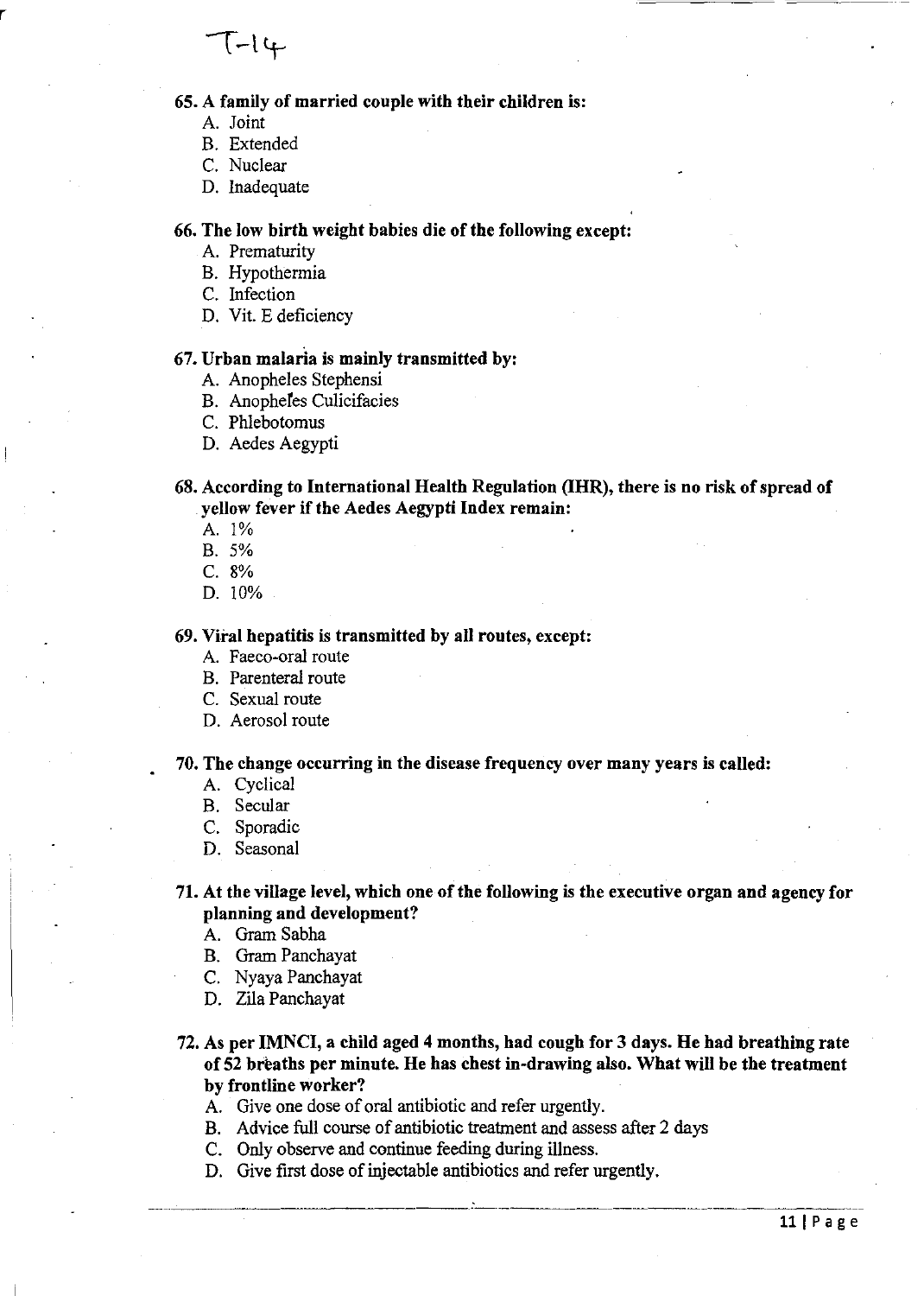# 73. The following are examples of non-probability sampling; except:

- A. Cluster sampling
- B. Convenience sampling
- C. Judgemental sampling
- D. Accidental sampling

# 74. The most commonly abused drug causing addiction among Indians is: .

- A. Amphetamine
- B. Cocaine
- C. Cannabis
- D. LSD

# 75. Ortho-tolidine test determines:

- A. Free chlorine
- B. Combined chlorine
- C. Chlorine demand
- D. Both free and combined chlorine

# 76. Food poisoning is caused by:

- A. Cl. perfringes
- B. Salmonella paratyphi A
- C. Vibrio Cholerae
- D. Staph. epidermis

# 77. Child mortality rate due to AIDS is highest in:

- A. Asia'
- B. Sub-Saharan Africa
- C. Latin America
- D. Carribbean

# 78. Rickettsial pox is transmitted by: $_{\rm SFR}^{(1)}$

- A. Flea
- B. Mite
- C. Tick
- D. Mosquito

# 79. Following rate does not use mid-year population as a denominator:

- A. Pregnancy rate
- B. Marriage rate
- C. Death rate
- D. Birth rate

# 80. The occurrence of a group of illness of similar nature at a rate above the expected number is called:

- A. Hyper endemic
- B. Epidemic
- C. Endemic
- D. Pandemic

 $\mathsf{T}-\mathsf{I}\mathsf{L}$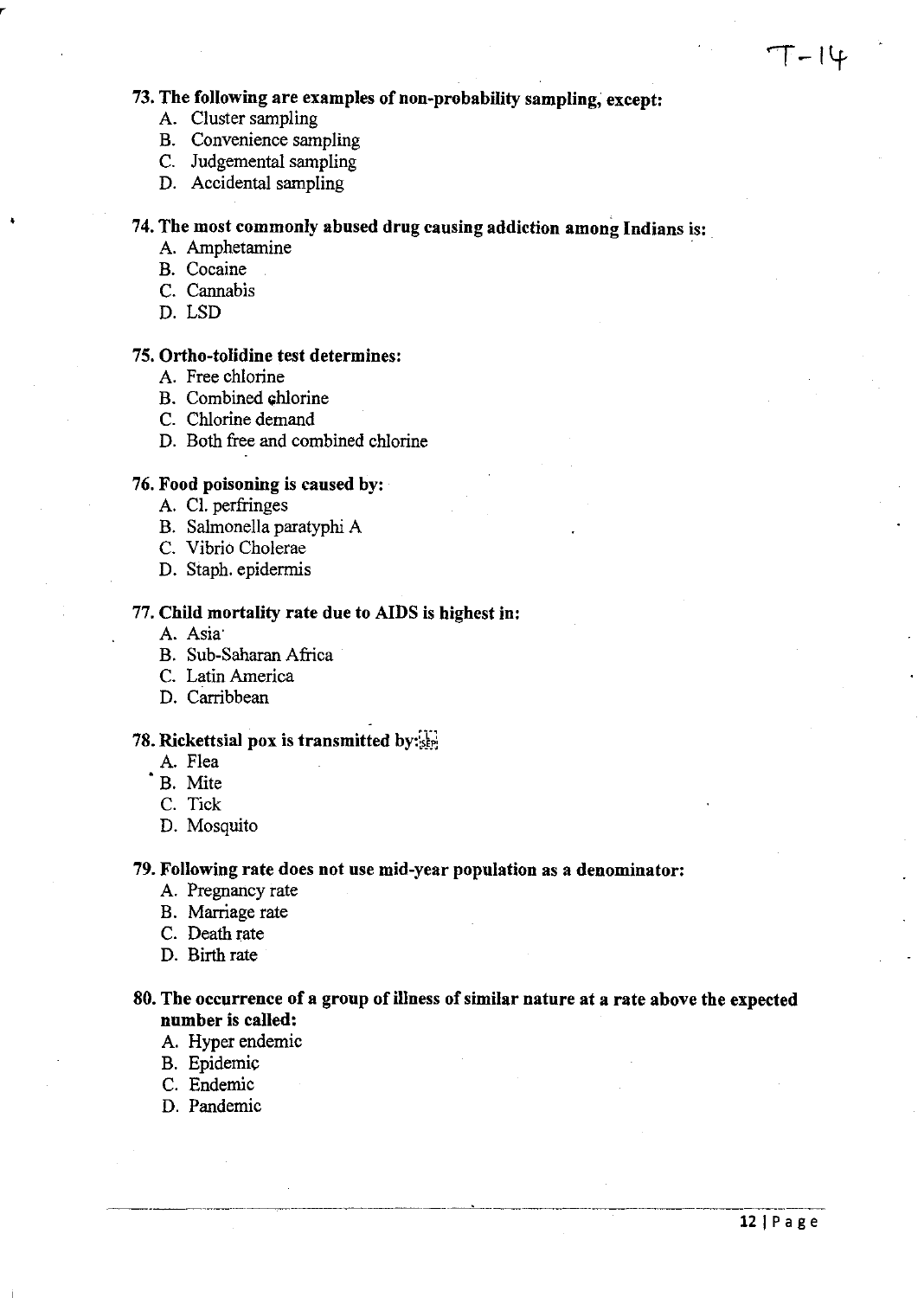# 81. The most common occupational disease is:

- A. Asbestosis
- B. Plumbism

C. Dermatosis

D. Silicosis

# 82. Small for date in comparison to premature birth has:

- A. Low birth weight
- B. More congenital anomalies
- C. More chances of mental retardation
- D. Less survival chances

#### 83. World No tobacco day is on:

- A.  $30<sup>th</sup>$  January
- B.  $7<sup>th</sup>$  April
- C.  $22<sup>nd</sup>$  April
- D.  $31<sup>st</sup>$  May

#### 84. Prevalence of Blindness in India is:

- A. 0.2%
- B. 0.5%
- C. 1.0%
- D. 1.5%

# 85. Vitamin Bt2 is not found in:

- A: Milk
- B. Liver
- C. Soyabean
- D. Fish

# . 86. All of the following diseases require surveillance according to WHO, except:

- A. Chickenpox
- B. Yellow fever
- C. Malaria
- D. Rabies

#### 87. The largest constituent of human body is:

- A. Proteins
- B. Fats
- C. Water
- D. Minerals

#### 88. All are indicators of air pollution except:

- A. Sulphur di-oxide
- B. Smoke
- C. Carbon di oxide
- D. Dust particles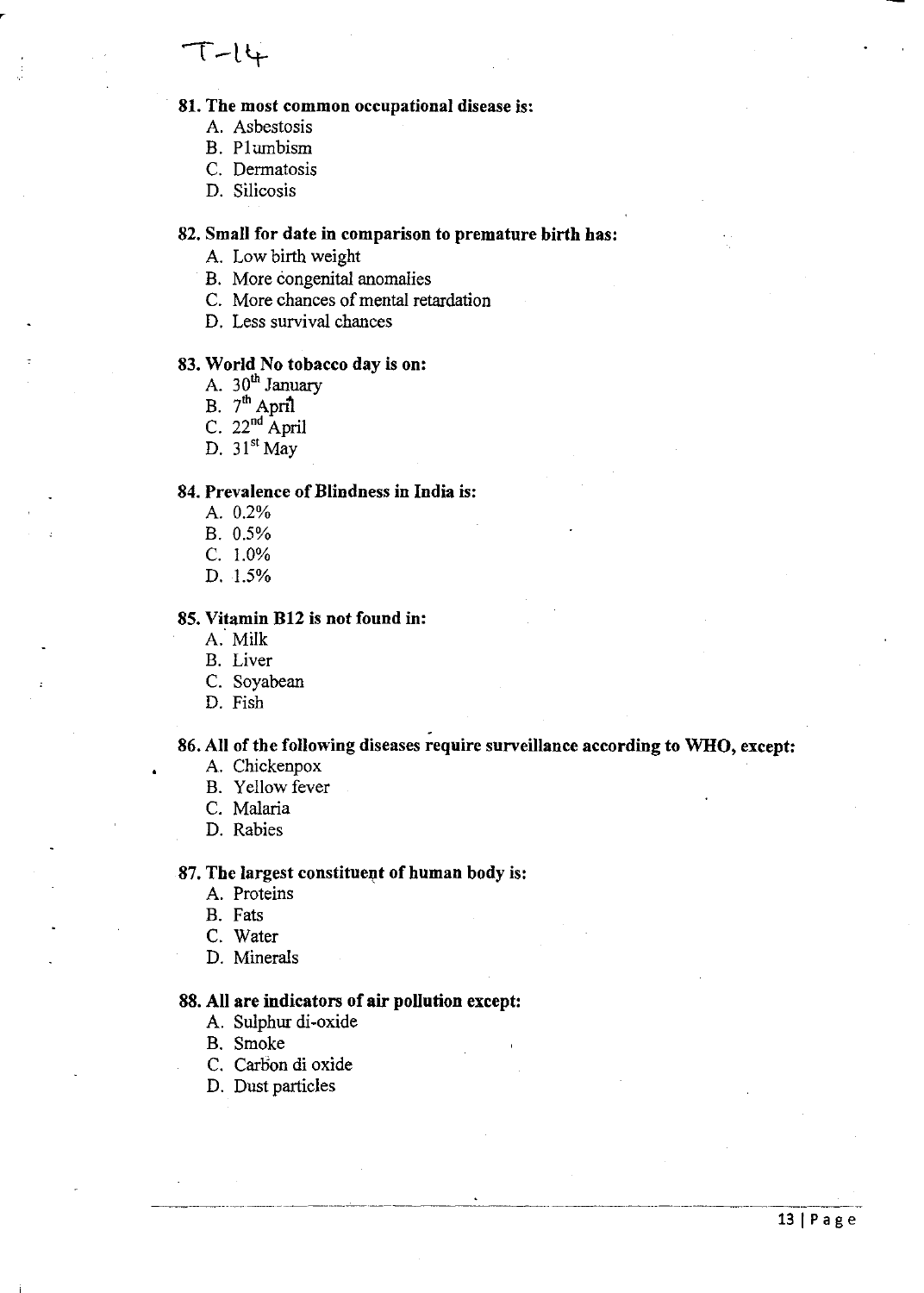# $T=14.4$

# 89. All of the following constituents are high in human milk than in Cow's milk except:

A. Protein

r'

- B. Cystine
- C. Taurine
- D. Lactose

# 90. What is the most common kind of litter, by number, found in waterways?

- A. plastic bags
- B. plastic bottles
- C. aluminium cans
- D. All of these

#### 91. What is sediment?

- A. sand and rocks that are too heavy to be carried by water
- B. the organic 'solids that are suspend in wastewater
- C. soil or bits of rock suspended in water
- D. the solids, like fats, grease and oils, that float on top of wastewater

# 92. What causes acid rain?

- A. sulfur and nitrogen compounds from power plants, factories and motor vehicles
- B. sulfur and nitrogen compounds given off by plants as the weather warms in the summer
- C. carbon dioxide from power plants, factories and motor vehicles
- D. carbon dioxide and methane given off by arctic soils as they warm in the spring

# 93. How many people in the world do not have access to toilets?

- A. about 10 million
- B. about 1 million
- C. about 100 million
- D. about 1 billion

#### 94. Which of these diseases can happen from drinking contaminated water?

- A. Pneumonia
- B. Small pox
- C. Malaria
- D. Cholera

# 95. Moulds, yeast and fungi are examples of a:

- A. Physical hazard
- B. Chemical hazard
- C. Pathogenic bacterium
- D. Biological hazard

# 96. Medical research indicates that indical state is a leading cause of growth stunting.

- A. Lack of exercise
- B. Eating unhealthy foods
- C. Defecating in the open
- D. Sleeping on hard surfaces

----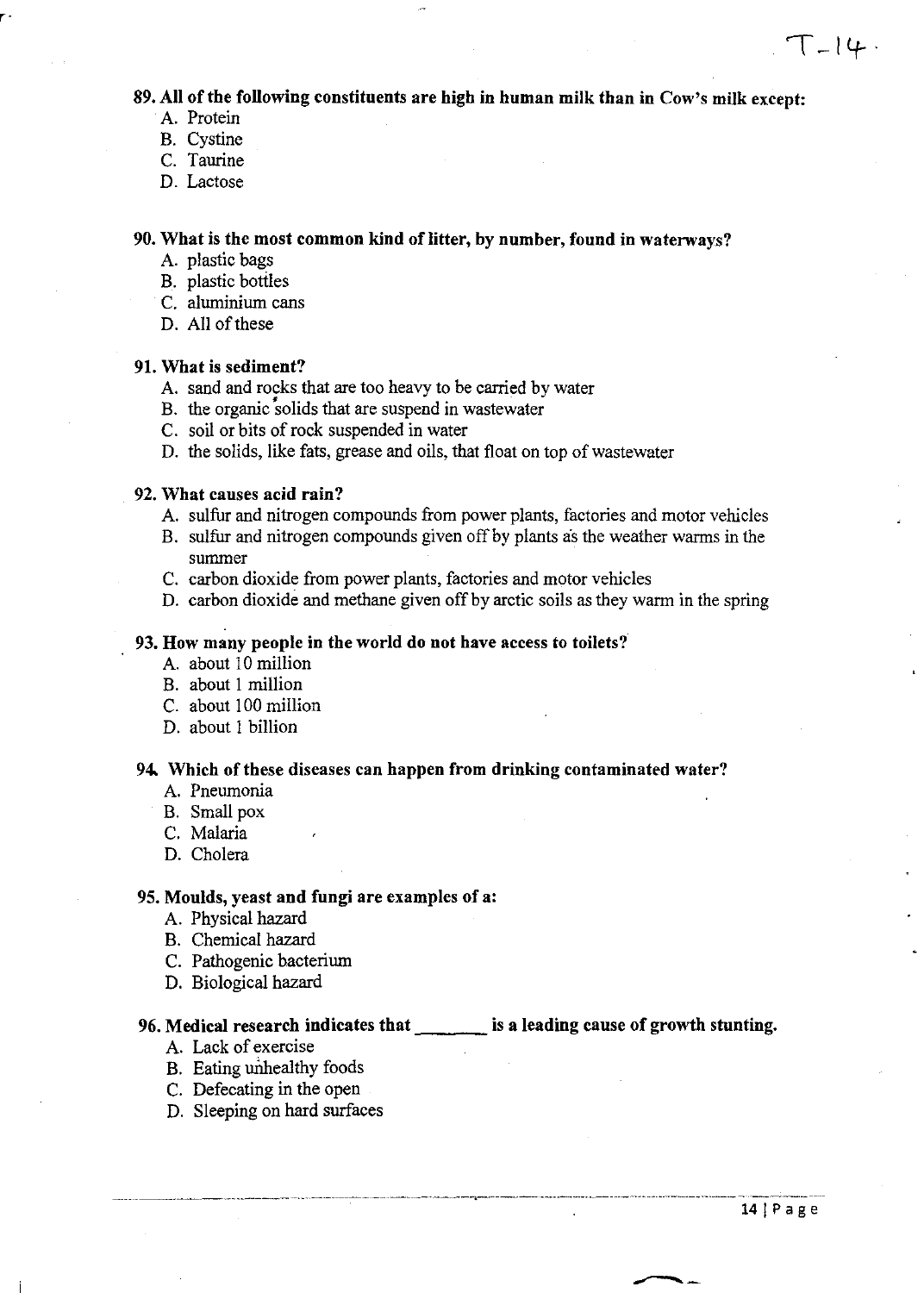97. What is the single most effective way to prevent the transmission of disease? A. Antibiotics

 $T-14$ 

- B. Hand washing with water only
- C. Hand washing with soap and water
- D. Noway

# 98. Which of the following is not a "Graphic representation"?

- A. Pie Chart
- B. BarChart
- C. Table
- D. Histogram

# 99. A periodical evaluation of an employee is done through

- A. Job rotation
- B. Performance appraisal
- C. Refresher course
- D. Work guide

### 100. Action research means:

- A. A longitudinal research
- B. An applied research
- C. A research initiated to solve an immediate problem
- D. A research with socioeconomic objective

 $\Gamma$  . The contract of the contract of  $\Gamma$  is  $\Gamma$  . The contract of  $\Gamma$  is  $\Gamma$  . The contract of  $\Gamma$  is  $\Gamma$  is  $\Gamma$  is  $\Gamma$  is  $\Gamma$  is  $\Gamma$  is  $\Gamma$  is  $\Gamma$  is  $\Gamma$  is  $\Gamma$  is  $\Gamma$  is  $\Gamma$  is  $\Gamma$  is  $\Gamma$  is  $\Gamma$  is